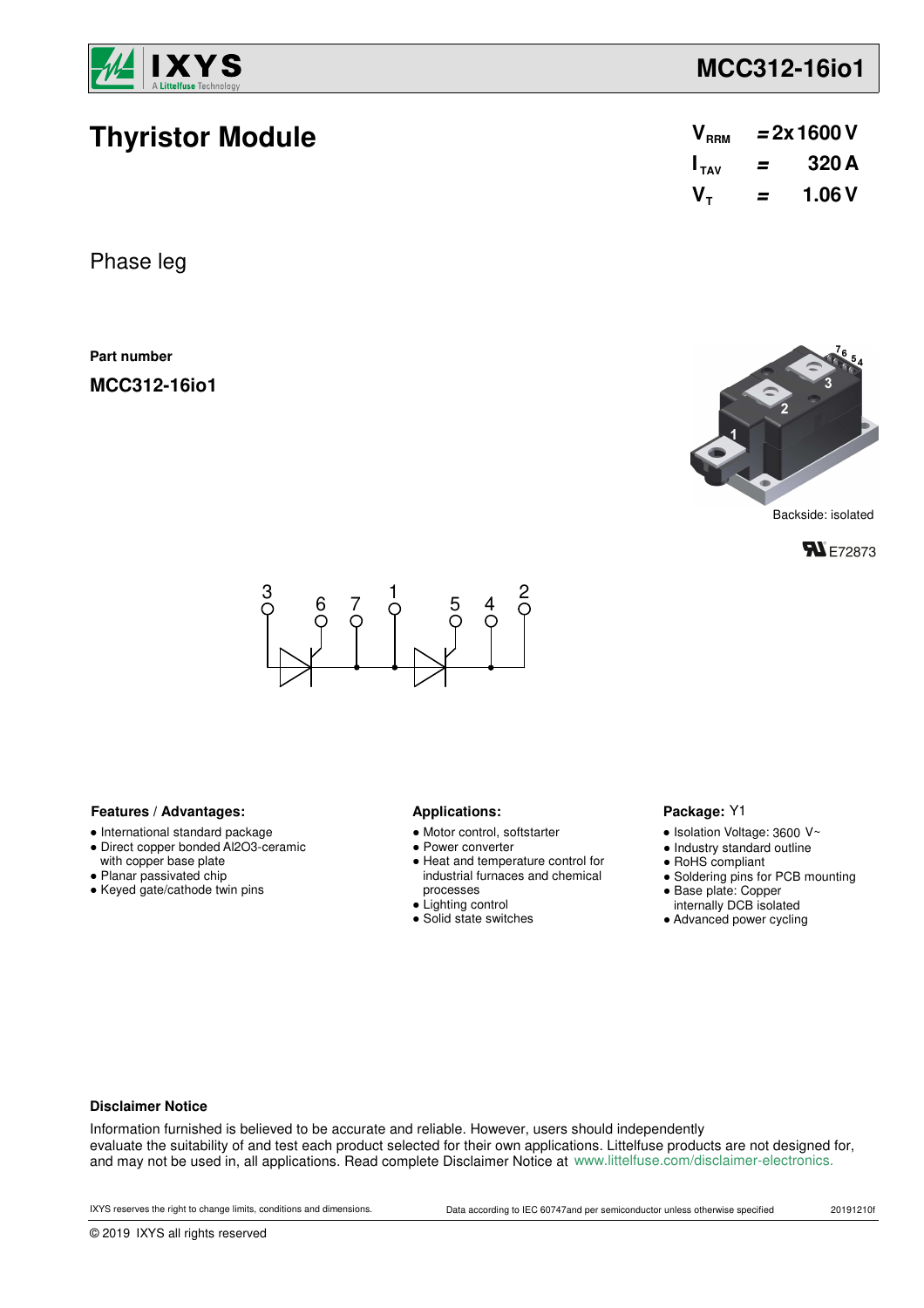

# **MCC312-16io1**

| <b>Thyristor</b>            |                                                                          |                                                                                   |                             |      | Ratings |       |                   |
|-----------------------------|--------------------------------------------------------------------------|-----------------------------------------------------------------------------------|-----------------------------|------|---------|-------|-------------------|
| Symbol                      | <b>Definition</b>                                                        | <b>Conditions</b>                                                                 |                             | min. | typ.    | max.  | <b>Unit</b>       |
| $V_{\text{RSM/DSM}}$        | max. non-repetitive reverse/forward blocking voltage                     |                                                                                   | $T_{VJ} = 25^{\circ}C$      |      |         | 1700  | V                 |
| $V_{\text{RRM}/\text{DRM}}$ | max. repetitive reverse/forward blocking voltage                         |                                                                                   | $T_{VJ} = 25^{\circ}C$      |      |         | 1600  | $\vee$            |
| $I_{R/D}$                   | reverse current, drain current                                           | $V_{R/D} = 1600 V$                                                                | $T_{VJ} = 25^{\circ}C$      |      |         | 1     | mA                |
|                             |                                                                          | $V_{R/D} = 1600 V$                                                                | $T_{\nu J} = 140^{\circ}C$  |      |         | 40    | mA                |
| $V_T$                       | forward voltage drop                                                     | $I_T = 300 A$                                                                     | $T_{VJ} = 25^{\circ}C$      |      |         | 1.12  | $\vee$            |
|                             |                                                                          | $I_T = 600 A$                                                                     |                             |      |         | 1.32  | V                 |
|                             |                                                                          | $I_T = 300 A$                                                                     | $T_{VJ} = 125$ °C           |      |         | 1.06  | $\vee$            |
|                             |                                                                          | $I_T = 600 A$                                                                     |                             |      |         | 1.29  | $\sf V$           |
| $I_{\text{TAV}}$            | average forward current                                                  | $T_c = 85^{\circ}$ C                                                              | $T_{V1} = 140^{\circ}C$     |      |         | 320   | A                 |
| $I_{T(RMS)}$                | <b>RMS</b> forward current                                               | 180° sine                                                                         |                             |      |         | 520   | A                 |
| $V_{T0}$                    | threshold voltage                                                        | for power loss calculation only                                                   | $T_{V,I} = 140^{\circ}C$    |      |         | 0.80  | $\vee$            |
| $r_{\text{T}}$              | slope resistance                                                         |                                                                                   |                             |      |         | 0.68  | $m\Omega$         |
| $R_{thJC}$                  | thermal resistance junction to case                                      |                                                                                   |                             |      |         | 0.12  | K/W               |
| $R_{thCH}$                  | thermal resistance case to heatsink                                      |                                                                                   |                             |      | 0.04    |       | K/W               |
| $P_{\text{tot}}$            | total power dissipation                                                  |                                                                                   | $T_c = 25^{\circ}C$         |      |         | 960   | W                 |
| $I_{TSM}$                   | max. forward surge current                                               | $t = 10$ ms; (50 Hz), sine                                                        | $T_{VJ} = 45^{\circ}C$      |      |         | 9.60  | kA                |
|                             |                                                                          | $t = 8,3$ ms; (60 Hz), sine                                                       | $V_{\rm R}~=0~V$            |      |         | 10.4  | kA                |
|                             |                                                                          | $t = 10$ ms; (50 Hz), sine                                                        | $T_{VJ} = 140^{\circ}C$     |      |         | 8.16  | kA                |
|                             |                                                                          | $t = 8,3$ ms; (60 Hz), sine                                                       | $V_{\rm B} = 0 V$           |      |         | 8.82  | kA                |
| $ ^{2}t$                    | value for fusing                                                         | $t = 10$ ms; (50 Hz), sine                                                        | $T_{VJ} = 45^{\circ}C$      |      |         | 460.8 | kA <sup>2</sup> S |
|                             |                                                                          | $t = 8,3$ ms; (60 Hz), sine                                                       | $V_R = 0 V$                 |      |         | 447.4 | kA <sup>2</sup> S |
|                             |                                                                          | $t = 10$ ms; (50 Hz), sine                                                        | $T_{VJ} = 140^{\circ}C$     |      |         | 332.9 | kA <sup>2</sup> S |
|                             |                                                                          | $t = 8,3$ ms; (60 Hz), sine                                                       | $V_{\rm R} = 0 V$           |      |         | 323.3 | kA <sup>2</sup> S |
| $C_{J}$                     | junction capacitance                                                     | $V_B = 400V$ f = 1 MHz                                                            | $T_{\nu J} = 25^{\circ}C$   |      | 438     |       | pF                |
| $\mathbf{P}_{\texttt{GM}}$  | max. gate power dissipation                                              | $t_P = 30 \mu s$                                                                  | $\overline{T_c}$ = 140°C    |      |         | 120   | W                 |
|                             |                                                                          | $t_{\rm p} = 500 \,\mu s$                                                         |                             |      |         | 60    | W                 |
| $P_{\text{GAV}}$            | average gate power dissipation                                           |                                                                                   |                             |      |         | 20    | W                 |
| $(di/dt)_{cr}$              | critical rate of rise of current                                         | $T_{vJ} = 140\degree C$ ; f = 50 Hz                                               | repetitive, $I_T = 960 A$   |      |         | 100   | $A/\mu s$         |
|                             |                                                                          | $t_P = 200 \,\mu s$ ; di <sub>g</sub> /dt = 1 A/ $\mu s$ ; -                      |                             |      |         |       |                   |
|                             |                                                                          | $I_G = 1 A; V = \frac{2}{3} V_{DRM}$                                              | non-repet., $I_T = 320$ A   |      |         |       | 500 $A/\mu s$     |
| $(dv/dt)_{cr}$              | critical rate of rise of voltage                                         | $V = \frac{2}{3} V_{DBM}$                                                         | $T_{VJ} = 140^{\circ}C$     |      |         | 1000  | $V/\mu s$         |
|                             |                                                                          | $R_{GK} = \infty$ ; method 1 (linear voltage rise)                                |                             |      |         |       |                   |
| $V_{GT}$                    | gate trigger voltage                                                     | $V_p = 6 V$                                                                       | $T_{VJ} = 25^{\circ}C$      |      |         | 2     | $\vee$            |
|                             |                                                                          |                                                                                   | $T_{VJ} = -40^{\circ}C$     |      |         | 3     | $\vee$            |
| $I_{GT}$                    | gate trigger current                                                     | $V_{D} = 6 V$                                                                     | $T_{VJ} = 25^{\circ}C$      |      |         | 150   | mA                |
|                             |                                                                          |                                                                                   | $T_{VJ} = -40\degree C$     |      |         | 220   | mA                |
| $V_{GD}$                    | gate non-trigger voltage                                                 | $V_{D} = \frac{2}{3} V_{DBM}$                                                     | $T_{VJ} = 140^{\circ}C$     |      |         | 0.25  | $\vee$            |
| $I_{GD}$                    | gate non-trigger current                                                 |                                                                                   |                             |      |         | 10    | mA                |
| IL.                         | latching current                                                         | $t_{p} = 30 \text{ }\mu\text{s}$                                                  | $T_{VJ} = 25^{\circ}C$      |      |         | 200   | mA                |
|                             |                                                                          | $I_G = 0.45 A$ ; di <sub>G</sub> /dt = 0.45 A/µs                                  |                             |      |         |       |                   |
| $I_{\rm H}$                 | holding current                                                          | $V_{D} = 6 V R_{GK} = \infty$                                                     | $T_{VJ} = 25^{\circ}C$      |      |         | 150   | mA                |
| $t_{gd}$                    | gate controlled delay time                                               | $V_{D} = \frac{1}{2} V_{DRM}$                                                     | $\overline{T_{VJ}}$ = 25 °C |      |         | 2     | μs                |
|                             |                                                                          | 1 A; $di_G/dt =$<br>$I_{\rm G}$ =                                                 | 1 A/µs                      |      |         |       |                   |
| $t_{q}$                     | turn-off time                                                            | $V_R = 100 V$ ; $I_T = 300A$ ; $V = \frac{2}{3} V_{DRM}$ T <sub>VJ</sub> = 125 °C |                             |      | 200     |       | μs                |
|                             | di/dt = 10 A/ $\mu$ s dv/dt = 50 V/ $\mu$ s t <sub>p</sub> = 200 $\mu$ s |                                                                                   |                             |      |         |       |                   |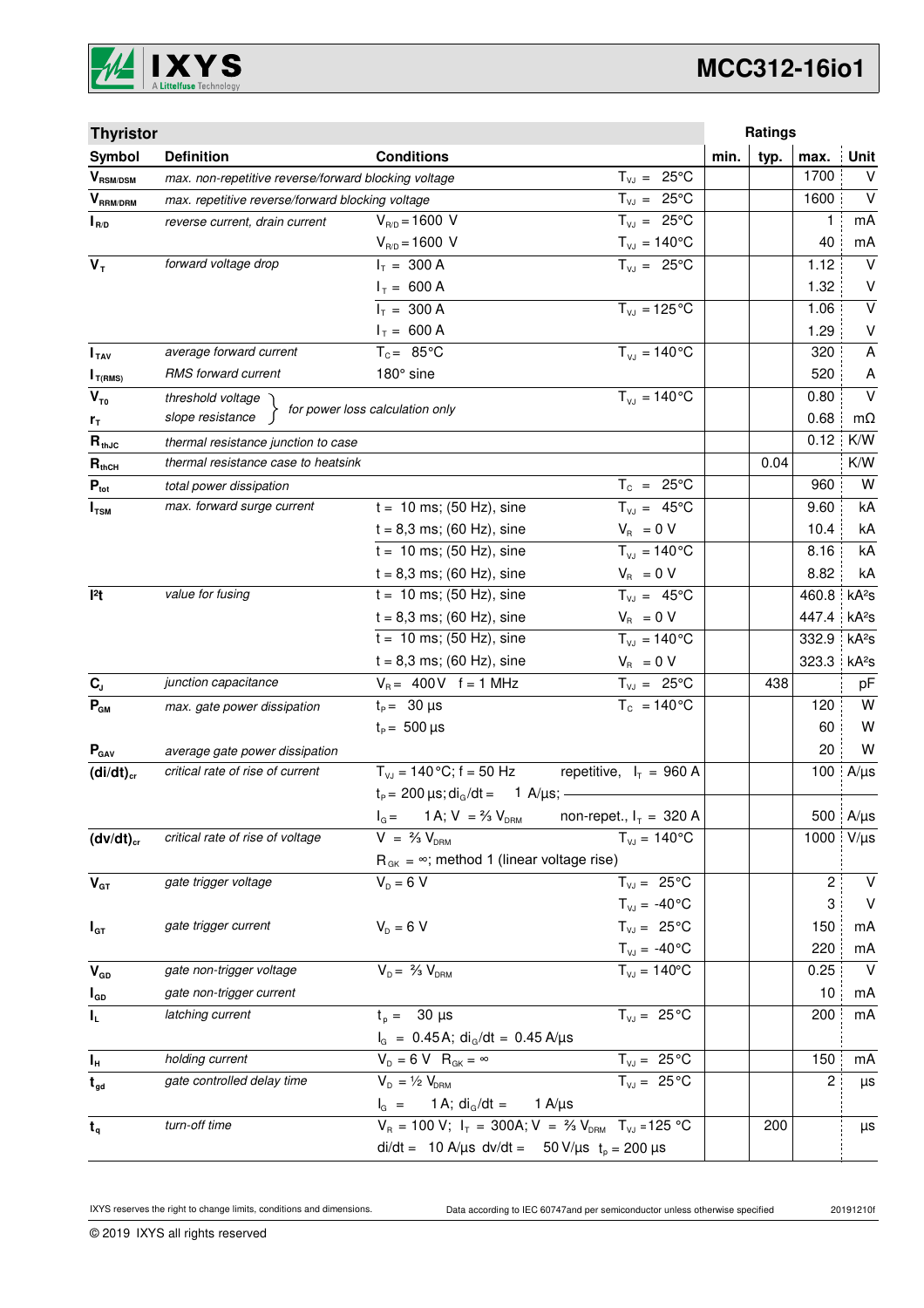

| Package                     | <b>Y1</b>                                                    |                   |                            |       | Ratings |      |      |
|-----------------------------|--------------------------------------------------------------|-------------------|----------------------------|-------|---------|------|------|
| Symbol                      | <b>Definition</b>                                            | <b>Conditions</b> |                            | min.  | typ.    | max. | Unit |
| I RMS                       | <b>RMS</b> current                                           | per terminal      |                            |       |         | 600  | A    |
| $T_{\nu J}$                 | virtual junction temperature                                 |                   |                            | -40   |         | 140  | °C   |
| $T_{op}$                    | operation temperature                                        |                   |                            | -40   |         | 125  | °C   |
| $\mathsf{T}_{\mathsf{stg}}$ | storage temperature                                          |                   |                            | $-40$ |         | 125  | °C   |
| Weight                      |                                                              |                   |                            |       | 680     |      | g    |
| $M_{\rm{D}}$                | mounting torque                                              |                   |                            | 4.5   |         | 7    | Nm   |
| $M_{\tau}$                  | terminal torque                                              |                   |                            | 11    |         | 13   | Nm   |
| $d_{\mathsf{Spp/App}}$      | creepage distance on surface   striking distance through air |                   | terminal to terminal       | 16.0  |         |      | mm   |
| $d_{\text{sph/Apb}}$        |                                                              |                   | terminal to backside       | 16.0  |         |      | mm   |
| v<br><b>ISOL</b>            | <i>isolation</i> voltage                                     | second<br>$= 1$   |                            | 3600  |         |      | V    |
|                             |                                                              | $= 1$ minute      | 50/60 Hz, RMS; IsoL ≤ 1 mA | 3000  |         |      | V    |



Data Matrix: part no. (1-19), DC + PI (20-25), lot.no.# (26-31), blank (32), serial no.# (33-36)

| Orderina | Orderina Number     | <b>Marking on Product</b> | <b>Delivery Mode</b> | Quantity | Code No. |
|----------|---------------------|---------------------------|----------------------|----------|----------|
| Standard | MCC312-1<br>$16i$ o | MCC312-<br>16io           | Box                  |          | 509204   |

|                     | <b>Equivalent Circuits for Simulation</b> |                  | * on die level | $T_{V1} = 140^{\circ}$ C |
|---------------------|-------------------------------------------|------------------|----------------|--------------------------|
| $I - (V_0)$         | $R_0$ –                                   | <b>Thyristor</b> |                |                          |
| $V_{0 \text{ max}}$ | threshold voltage                         | 0.8              |                |                          |
| $R_{0 \text{ max}}$ | slope resistance *                        | 0.5              |                | $m\Omega$                |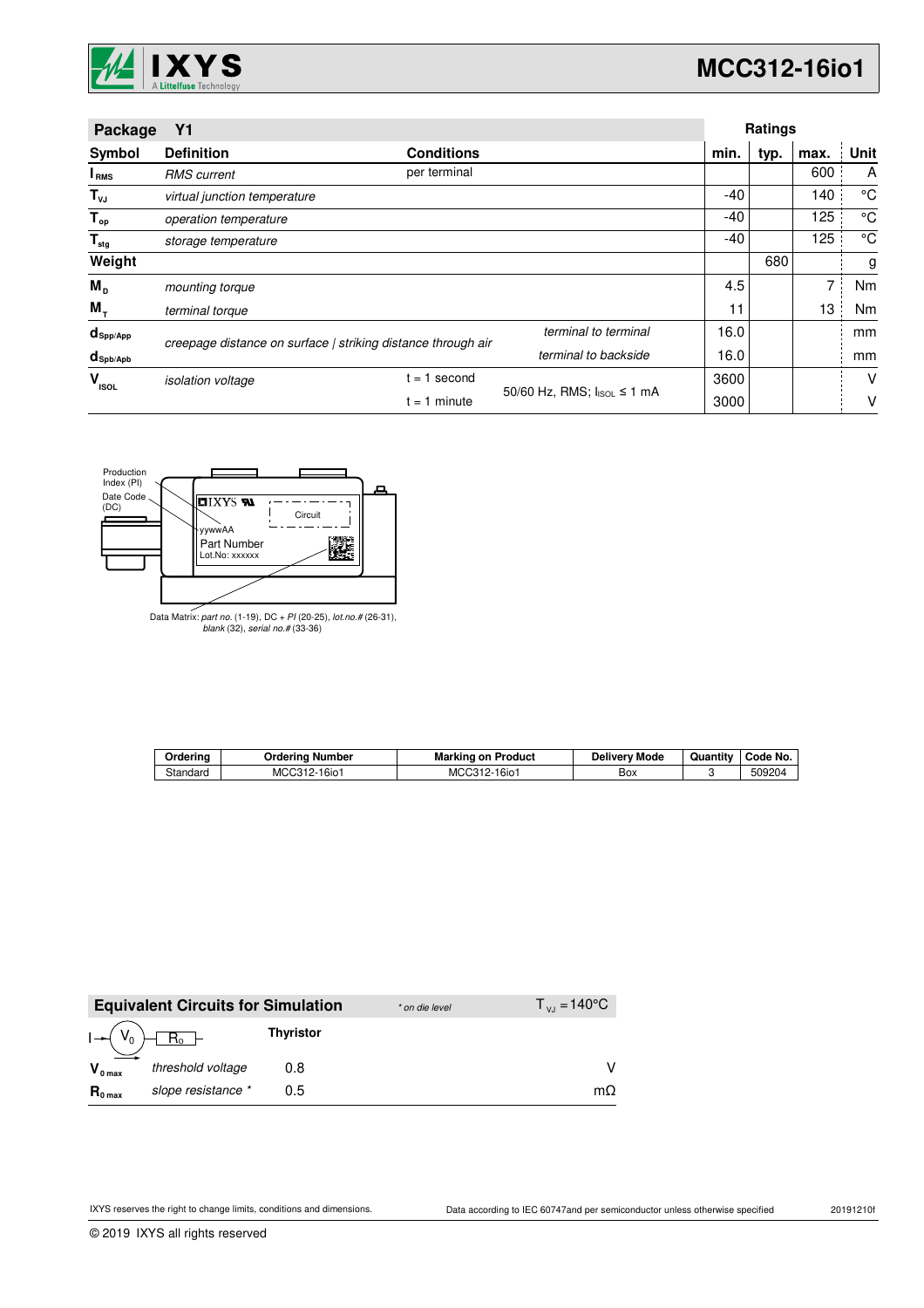

### **Outlines Y1**



Optional accessories for modules

Keyed gate/cathode twin plugs with wire length =  $350$  mm, gate = white, cathode = red Type ZY 180L  $(L = Left for pin pair 4/5)$ Type ZY 180R (R = Right for pin pair 6/7) UL 758, style 3751

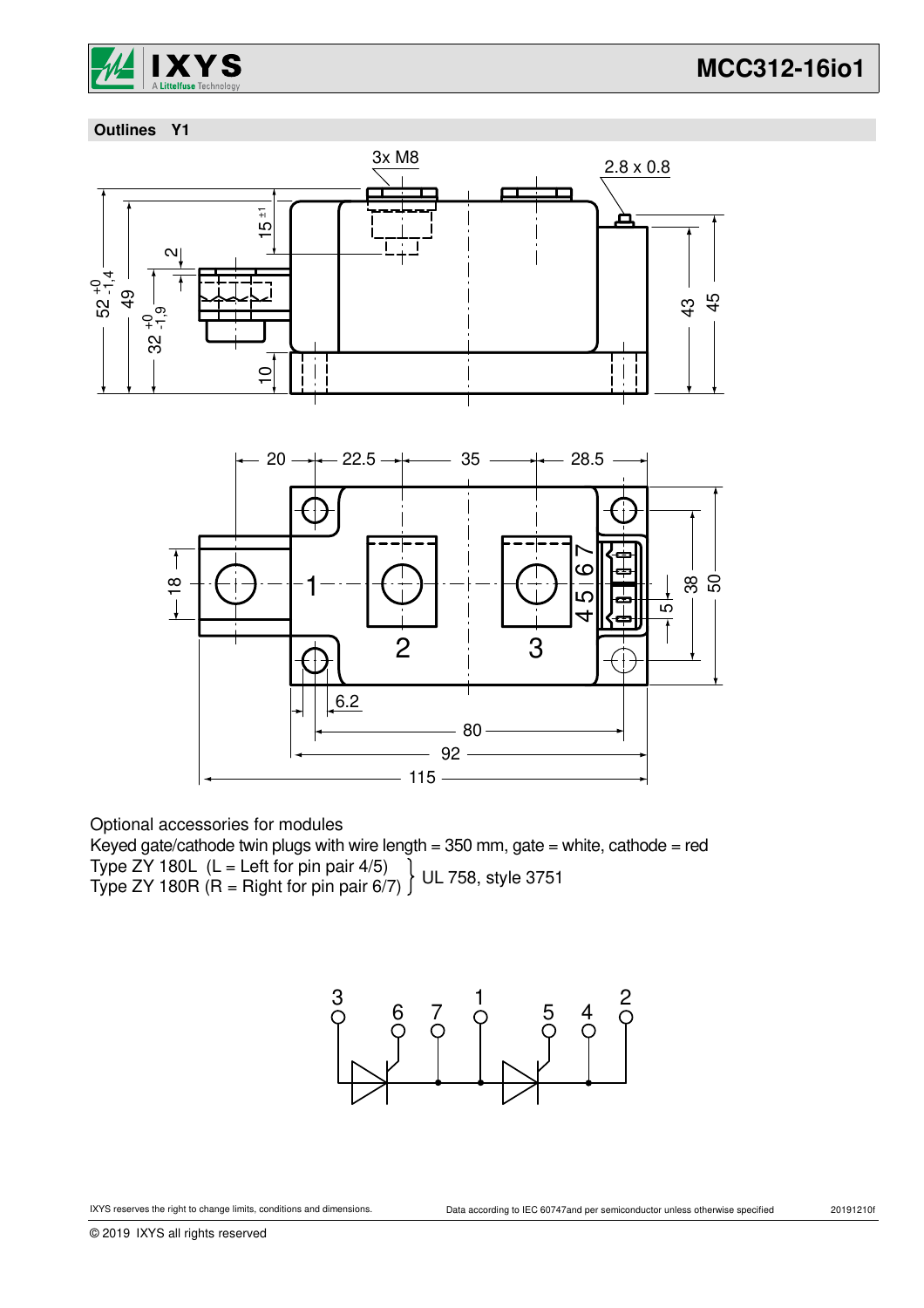







0.01 0.1 1 10

Fig. 7 Gate controlled delay time  $t_{dd}$ 

**IG [A]**